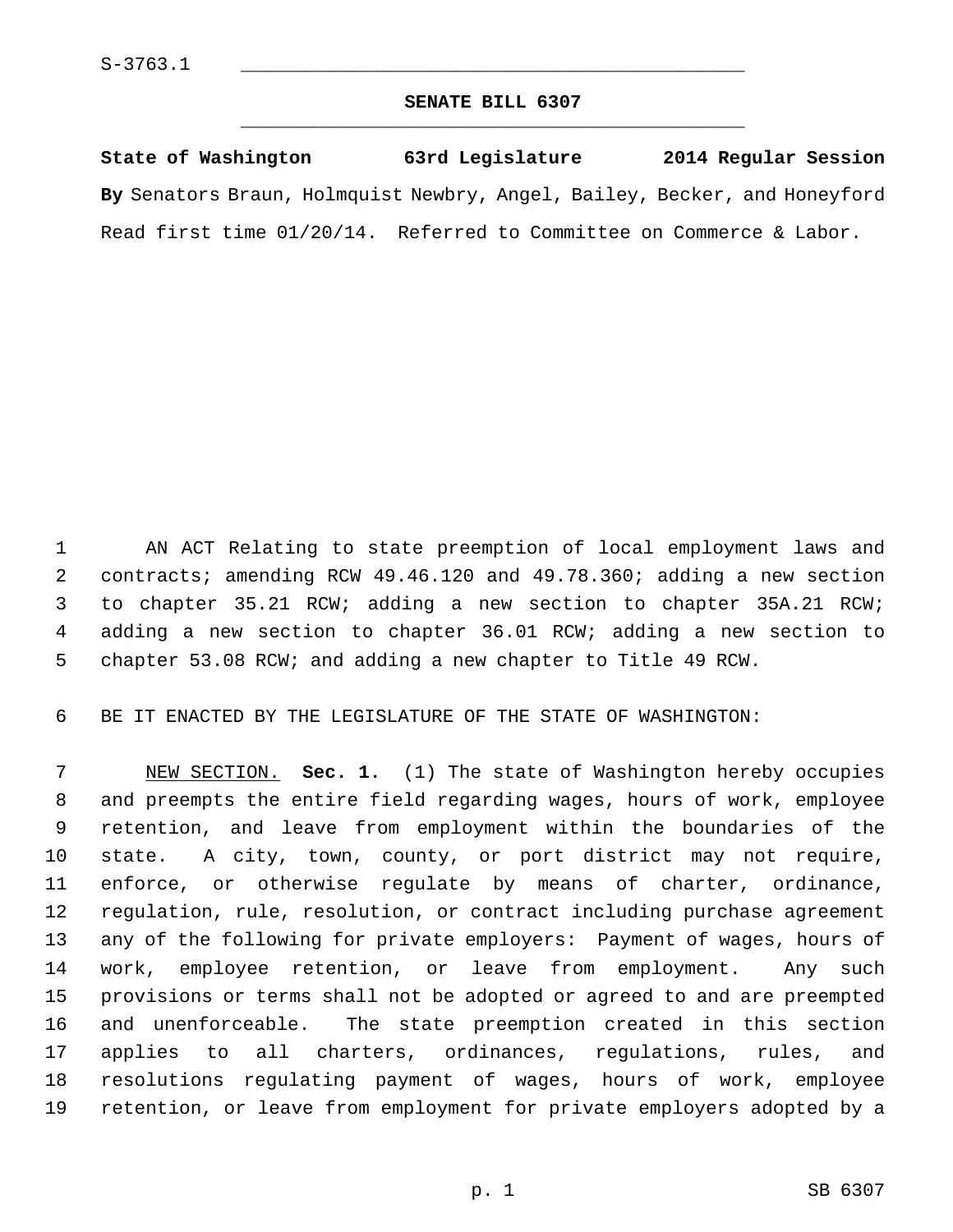1 city, town, county, or port district before or after the effective date 2 of this section. Any term in a contract or purchase agreement 3 regarding payment of wages, hours of work, employee retention, or leave 4 from employment entered into after the effective date of this section 5 is void and unenforceable.

## 6 (2) For purposes of this subsection:

 7 (a) "Leave from employment" means sick leave, vacation leave, 8 holiday leave, leave when an employee's place of business or child's 9 school or place of care has been closed by order of a public official, 10 and any other type of employee leave except leave for domestic 11 violence, sexual assault, or stalking; and

12 (b) "Employee retention" means offering work to or retaining 13 employees following a business succession.

14 (3) Subsection (1) of this section does not apply to any local 15 laws, ordinances, administrative directives, contracts, or policies 16 that affect only the employees of the city, town, county, or port 17 district.

18 (4) This section does not impair any provision of a collective 19 bargaining agreement in effect on the effective date of this section.

20 (5) The preemption created in this section shall be broadly 21 construed.

22 **Sec. 2.** RCW 49.46.120 and 1961 ex.s. c 18 s 4 are each amended to 23 read as follows:

24 This chapter establishes a minimum standard for wages and working 25 conditions of all employees in this state, unless exempted herefrom, 26 and is in addition to and supplementary to any other federal( $(\tau)$ ) or 27 state( $(-$ or local)) law ( $($ or ordinance)), or any rule or regulation 28 issued thereunder. Any standards relating to wages, hours, or other 29 working conditions established by any applicable federal( $(\tau)$ ) or 30 state( $(\frac{\pi}{2} \sigma r \text{ local})$ ) law ( $(\sigma r \sigma r \text{ defined})$ ), or any rule or regulation 31 issued thereunder, which are more favorable to employees than the 32 minimum standards applicable under this chapter, or any rule or 33 regulation issued hereunder, shall not be affected by this chapter and 34 such other laws, or rules or regulations, shall be in full force and 35 effect and may be enforced as provided by law.